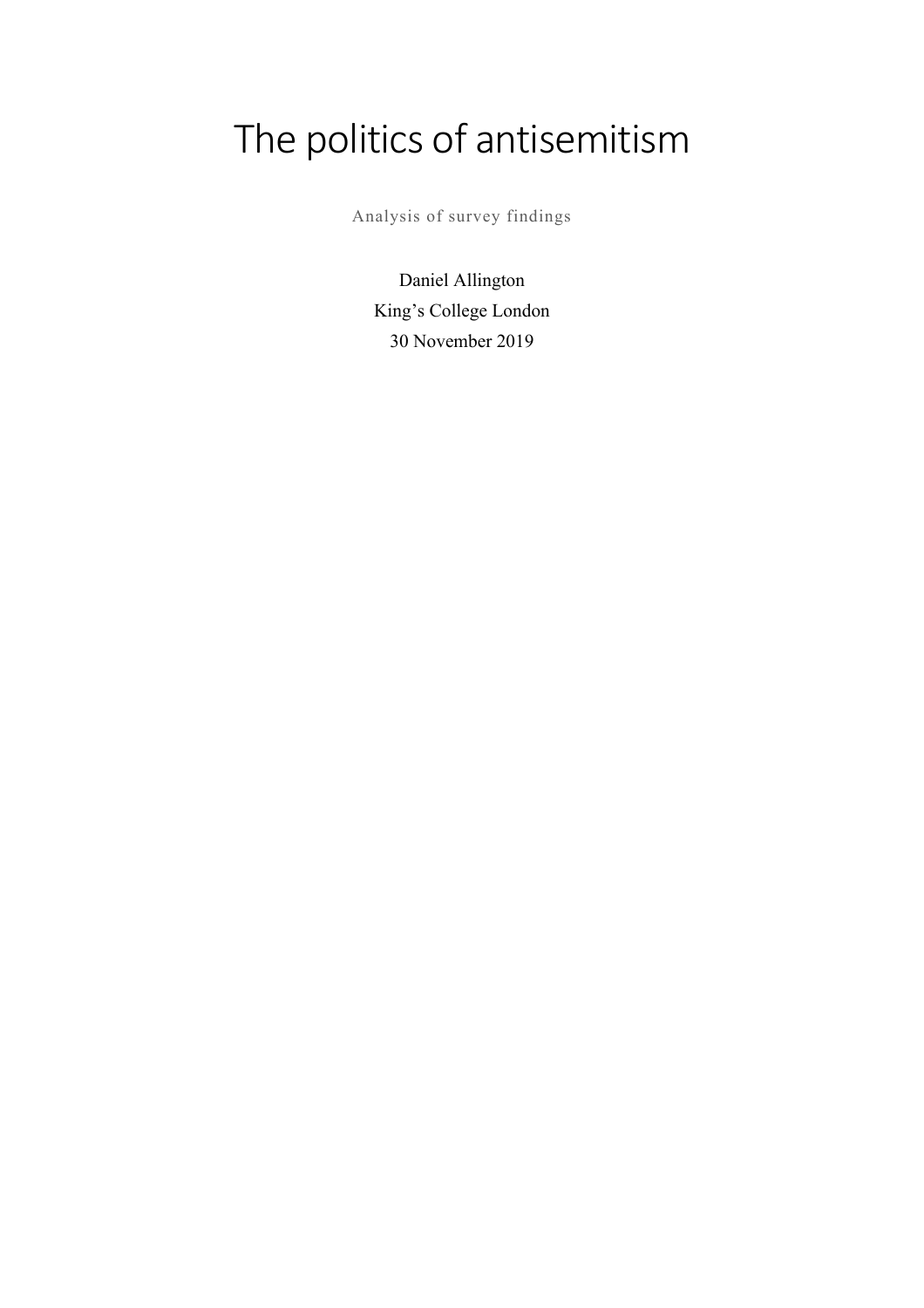## Acknowledgements

Collection of the data analysed here was funded by a grant from Campaign Against Antisemitism. Design of the survey and analysis of the findings were carried out by the author. Fieldwork was carried out by YouGov, a member of the British Polling Council. The funder played only an advisory role in the research, and as such could not influence the findings.

## About the author

Daniel Allington is Senior Lecturer in Social and Cultural Artificial Intelligence at King's College London and Deputy Editor of *Journal of Contemporary Antisemitism*. He teaches research design and statistical analysis at undergraduate and postgraduate level.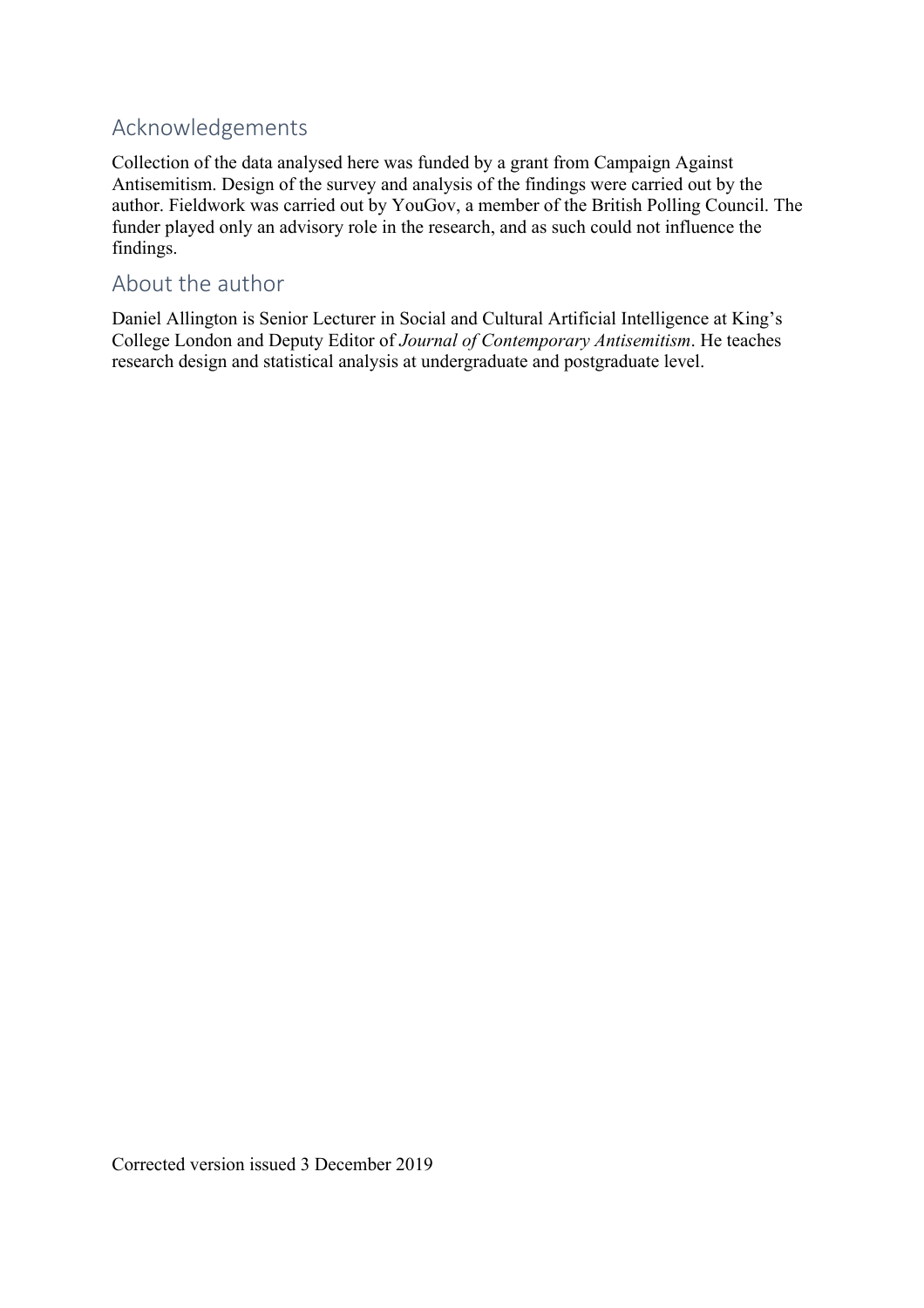## Contents

| <b>1. INTRODUCTION</b>                                                       | 5  |
|------------------------------------------------------------------------------|----|
| 2. FIELDWORK                                                                 | 5  |
| 3. SAMPLES                                                                   | 5  |
| 4. MEASUREMENT OF ANTISEMITISM                                               | 7  |
| 5. LEVELS OF ANTISEMITISM BY PAST VOTING HISTORY                             | 12 |
| 6. LEVELS OF ANTISEMITISM BY SELF-IDENTIFIED POSITION ON THE LEFT-RIGHT AXIS | 13 |
| 7. LEVELS OF ANTISEMITISM AMONG STRONG SUPPORTERS OF POLITICAL LEADERS       | 14 |
| 8. ANTISEMITISM AND THE MEDIA                                                | 17 |
| <b>9. CONCLUSIONS</b>                                                        | 19 |
| <b>REFERENCES</b>                                                            | 19 |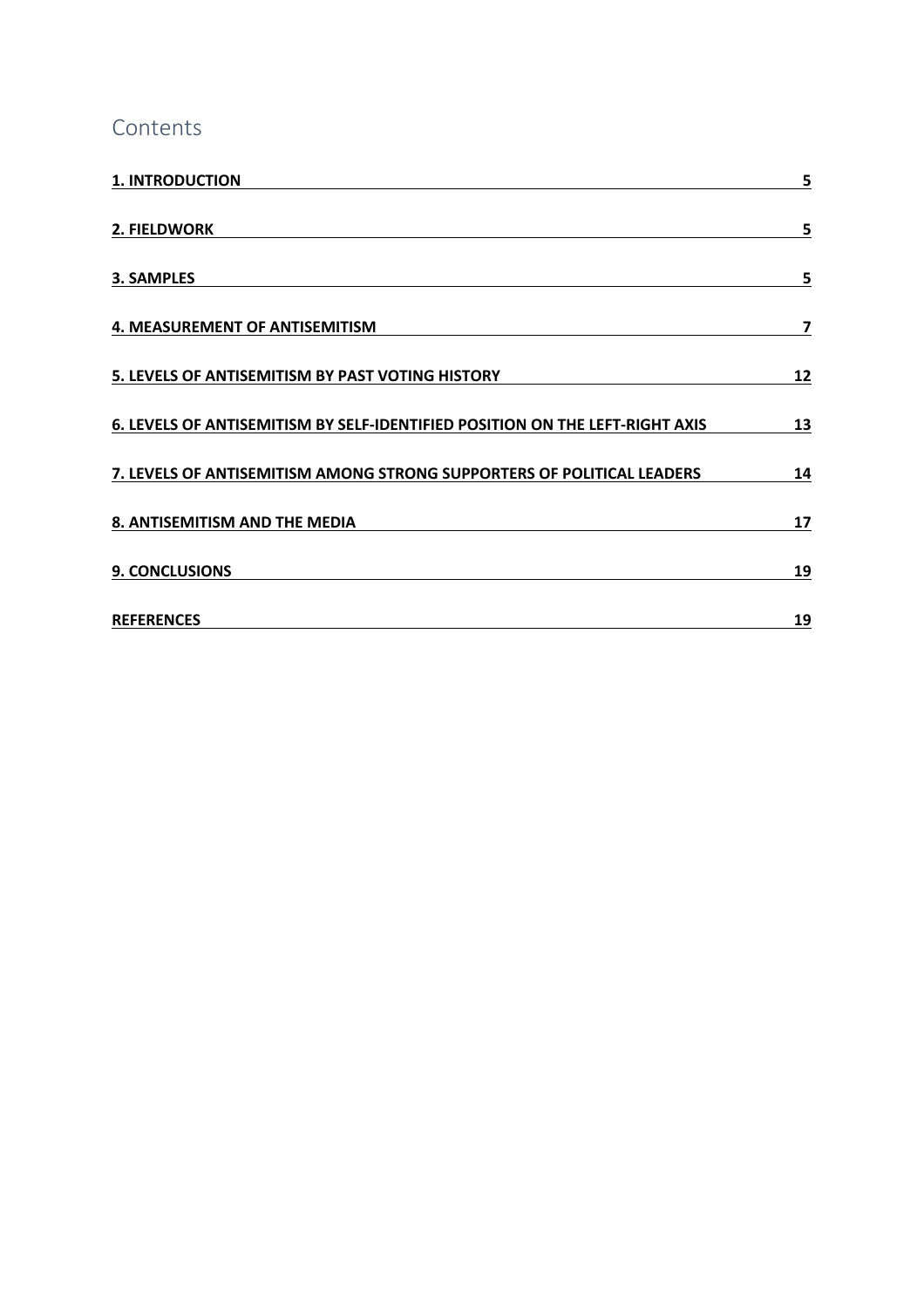## Figures

| Figure 2: levels of antisemitism by self-identified political position (samples combined)14 |  |  |  |
|---------------------------------------------------------------------------------------------|--|--|--|

## Tables

| Table 2: JpAs (Judeophobic antisemitism) items (items excluded from the JpAs index in                                                                                                |
|--------------------------------------------------------------------------------------------------------------------------------------------------------------------------------------|
| Table 3: AzAs (antizionist antisemitism) items (items excluded from the AzAs index in grey)                                                                                          |
|                                                                                                                                                                                      |
|                                                                                                                                                                                      |
|                                                                                                                                                                                      |
|                                                                                                                                                                                      |
| Table 8: Mean and standard deviation for antisemitism indices across samples10                                                                                                       |
| Table 9: Comparison of boost samples with nationally-representative sample (unweighted                                                                                               |
| Table 10: Antisemitic views by 2017 general election vote (nationally representative sample)                                                                                         |
| Table 11: Antisemitic views by 2016 referendum vote (nationally representative sample)12                                                                                             |
| Table 12: Levels of antisemitism by self-identified political position (all samples combined)                                                                                        |
| Table 13: Levels of antisemitism by strong liking for Nigel Farage (across samples)15                                                                                                |
| Table 14: Levels of antisemitism by strong liking for Boris Johnson (across samples)15                                                                                               |
| Table 15: Levels of antisemitism by strong liking for Jo Swinson (across samples)16                                                                                                  |
| Table 16: Levels of antisemitism by strong liking for Jeremy Corbyn (across samples)16                                                                                               |
| Table 17: Effect of 'strongly liking' each leader (representative sample and combined<br>samples; unweighted mean difference and Mann-Whitney-Wilcoxon test)17                       |
| Table 18: Levels of antisemitism by trust in major newspapers and television channels (also                                                                                          |
| Table 19: Levels of antisemitism by preference for social media over major newspapers and<br>television channels (also known as the 'mainstream media' or MSM) as a source of news18 |
| Table 20: Effects of attitude to major newspapers and television channels (also known as the<br>'mainstream media' or MSM) and social media as a source of news (unweighted mean     |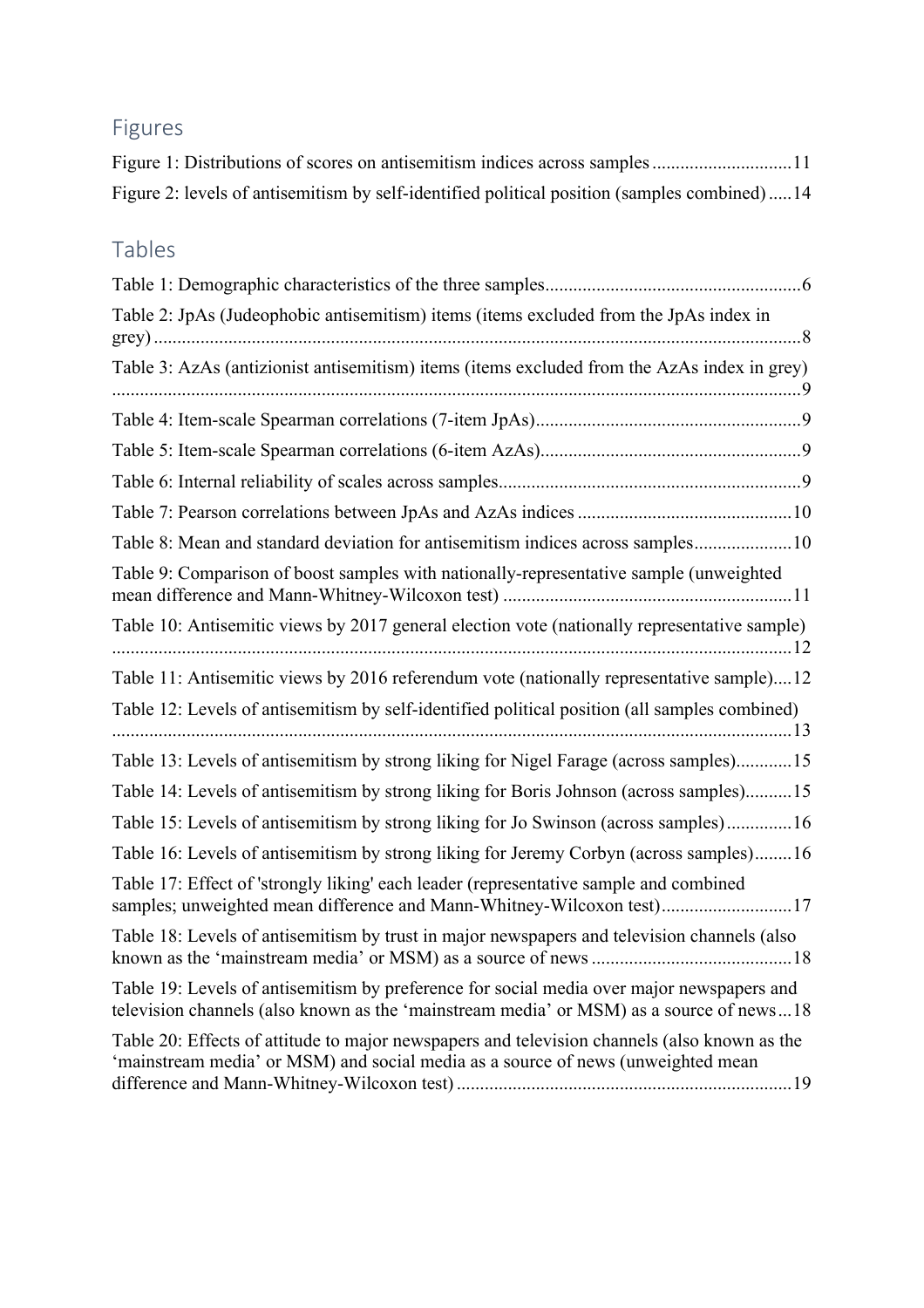## 1. Introduction

Key findings of Campaign Against Antisemitism's 2019 Antisemitism Barometer survey are presented in the document, *Antisemitism Barometer 2019*, available via the Campaign Against Antisemitism website. In that document, findings are presented in the form of percentages of respondents in particular groups who expressed particular numbers of antisemitic attitudes. That is because percentages are easy to interpret. However, the current document presents findings in terms of mean numbers of attitudes, and in terms of correlations, because these are more robust. Its purpose is to show that the findings reported in the *Barometer* are likely to reflect real patterns in the population of British adults. For that reason, it also presents measures of statistical significance.

## 2. Fieldwork

Fieldwork was conducted between 24th and 25th September. In total, 2040 responses were obtained. This included 1639 as part of the nationally representative main sample, 197 as part of a boost sample of individuals identifying as 'very right-wing', and 204 as part of a boost sample of individuals identifying as 'very left-wing'.

## 3. Samples

Table 1 provides descriptive characteristics of the main sample and the two boost samples. All three were stratified random samples. The nationally representative sample was collected as part of YouGov's regular Political Omnibus poll. The samples were stratified according to YouGov's estimates of the demographic characteristics of the British adult population in the case of the nationally representative sample and the populations of British adults identifying as 'very right-wing' or 'very left-wing' in the case of the two boost samples. Because the boost samples were smaller, the only demographic characteristic used for this purpose with regard to those samples was gender. In the case of the nationally representative sample, a full range of demographic characteristics were used, including past voting behaviour. Members of each sample were demographically weighted according to the same variables and population estimates used in stratification. Table 1 presents descriptive statistics for the three samples. Apart from n (i.e. the number of respondents) and age, all numbers are percentages.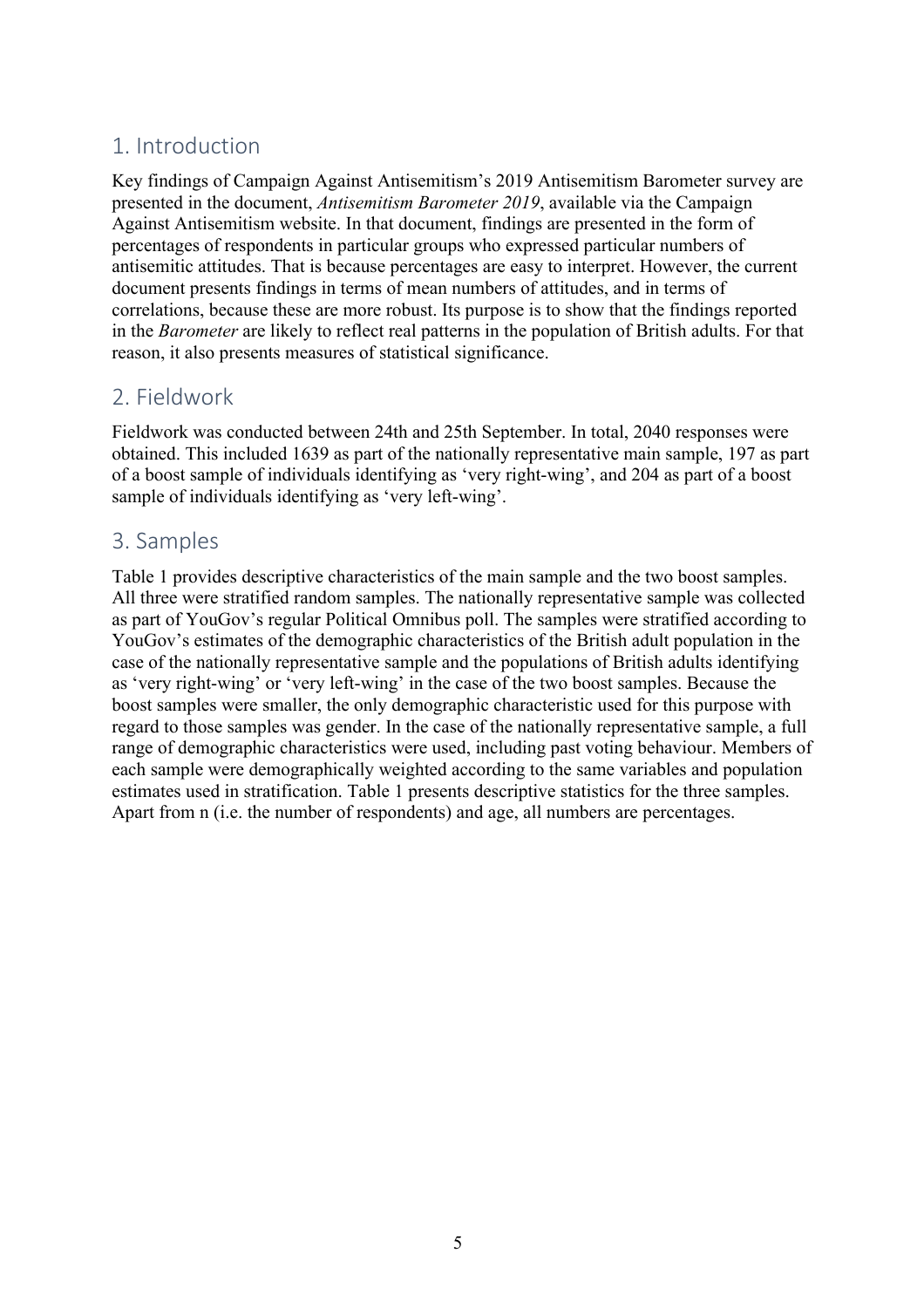|                          |                   | <b>Nationally representative</b> | 'Very right-wing' |              | 'Very left-wing'  |                |
|--------------------------|-------------------|----------------------------------|-------------------|--------------|-------------------|----------------|
|                          | <b>Unweighted</b> | Weighted                         | <b>Unweighted</b> | Weighted     | <b>Unweighted</b> | Weighted       |
| n                        | 1639              | 1639                             | 197               | 197          | 204               | 204            |
| Age: mean                | 50.06             | 48.51                            | 60.06             | 60.02        | 51.81             | 51.88          |
| Age: SD                  | 16.85             | 17.29                            | 13.93             | 13.94        | 14.85             | 14.83          |
| Gender: female           | 57                | 52                               | 32                | 34           | 52                | 51             |
| Gender: male             | 43                | 48                               | 68                | 66           | 48                | 49             |
| Ethnicity: any white     | 93                | 91                               | 99                | 99           | 96                | 96             |
| Ethnicity: any other     | $\overline{7}$    | $9\,$                            | 1                 | $\mathbf{1}$ | $\overline{4}$    | $\overline{4}$ |
| Religion: Christian      | 41                | 39                               | 55                | 55           | 17                | 17             |
| Religion: other          | 6                 | $\overline{7}$                   | 3                 | 3            | 10                | 10             |
| Religion: none           | 53                | 54                               | 41                | 41           | 73                | 73             |
| Social grade: ABC1       | 60                | 57                               | 76                | 76           | 79                | 79             |
| Social grade: C2DE       | 40                | 43                               | 24                | 24           | 21                | 21             |
| Highest qual: degree     | 29                | 28                               | 31                | 32           | 61                | 61             |
| Highest qual: non-degree | 71                | 72                               | 69                | 68           | 39                | 39             |
| Brexit vote: remain      | 43                | 38                               | 10                | $10$         | 83                | 83             |
| Brexit vote: leave       | 41                | 41                               | 86                | 86           | 14                | 14             |

#### *Table 1: Demographic characteristics of the three samples*

Percentages have been rounded to the nearest whole number and may not sum to 100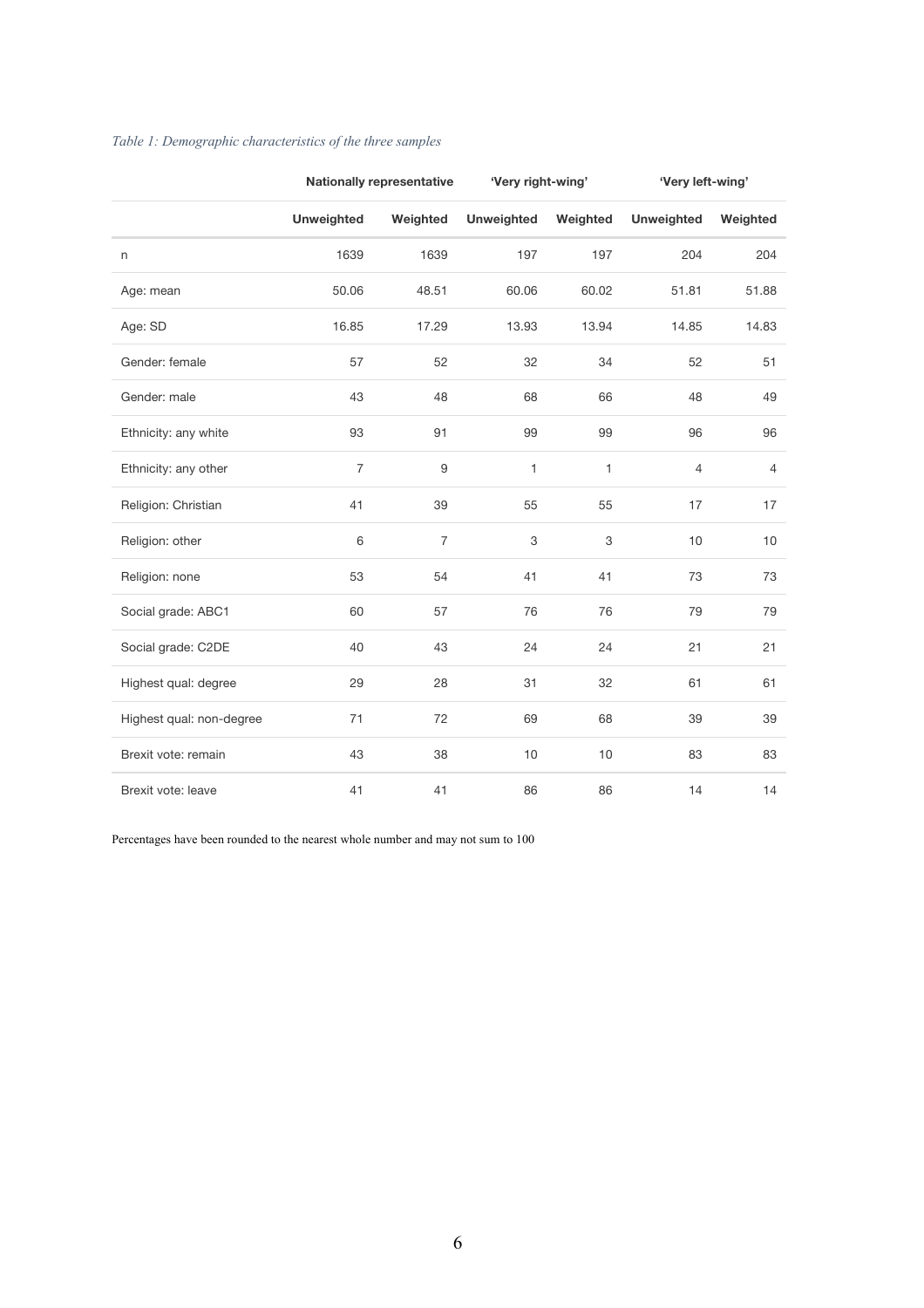## 4. Measurement of antisemitism

The tendency for antisemitism to be expressed not only in prejudiced statements about Jews but also in prejudiced statements about the Jewish state was termed 'the new antisemitism' by Pierre-André Taguieff (2004). The key insight of scholarship on contemporary antisemitism in a range of disciplines is that discourse on Israel and those associated with Israel is just as liable to involve antisemitism as discourse on Jews identified as Jews (for major recent studies, see in particular Hirsh, 2007; Jaspal, 2014; Fine and Spencer, 2017; Hirsh, 2017; Rich, 2018; Johnson, 2019). This position was given official recognition in the widely-accepted International Holocaust Remembrance Alliance Working Definition of Antisemitism (IHRA, 2016), as well as a recent United Nations report on religious intolerance (Shaheed, 2019).

Tables 2 and 3 present the questionnaire items used in order to measure levels of what is referred to in this document and the *Barometer* as JpAs for Judaeophobic Antisemitism (that is, the form of bigotry sometimes referred to as 'classic antisemitism') and AzAs for Antizionist Antisemitism (that is, Taguieff's 'new antisemitism'). The JpAs items were developed by Campaign Against Antisemitism and used in past editions of the *Barometer*. The AzAs items were developed by Daniel Allington and David Hirsh, and pilot-tested on volunteers at King's College London and on a sample collected through the Mechanical Turk platform; the pilot study is reported in a forthcoming blind peer-reviewed article (Allington and Hirsh, 2019 [in press]).

JpAs-6, JpAs-7, and AzAs-5 are greyed-out because they were not used in constructing the measures of antisemitism used here and in the *Barometer*. AzAs-5 was not used solely because it was recognised that its inclusion might cause unnecessary argument (given that, taken in isolation, it presents only indirect evidence of antisemitism). Two JpAs items were removed because a balanced scale with equal numbers of JpAs items and AzAs items was desired. JpAs-6 and JpAs-7 were selected because they had the lowest correlation with other JpAs items. However, all items were well-correlated overall, as we see from tables 4 and 5, which show correlations between each JpAs or AzAs item and the mean of all items in the same (full-length) scale, and table 6, which presents reliability measures for the longer and shorter JpAs and AzAs inventories.

Guttman's lambda 6 is provided as a measure of internal reliability as well as the more standard Cronbach's alpha because it is considered more robust, not being biased towards longer scales. Truncating the AzAs inventory may have had more of an impact on reliability measures than truncating the JpAs inventory because AzAs-5 was in fact one of the most strongly-correlated AzAs items. Especially given the short length of the inventories, the reliability scores are very encouraging, and compare favourably with analogous measures used in other studies. For comparison, Staetsky (2017: 33) reports a Cronbach's alpha of 0.79 for an eight-item scale used in assessing anti-Jewish attitudes and a Cronbach's alpha of 0.82 for a nine-item scale used in assessing anti-Israeli attitudes.

Total numbers of JpAs and AzAs statements agreed with (or disagreed with in the case of reverse-coded items) were calculated and treated as indices of Judeophobic (classic) and antizionist (new) antisemitism. Pearson correlations between five-item and full (six- or seven-item) versions of the two indices across all three samples are presented in table 7.

This table shows that:

• All correlation coefficients were very highly statistically significant in every sample, indicating that an individual's score on one index predicts his or her score on the other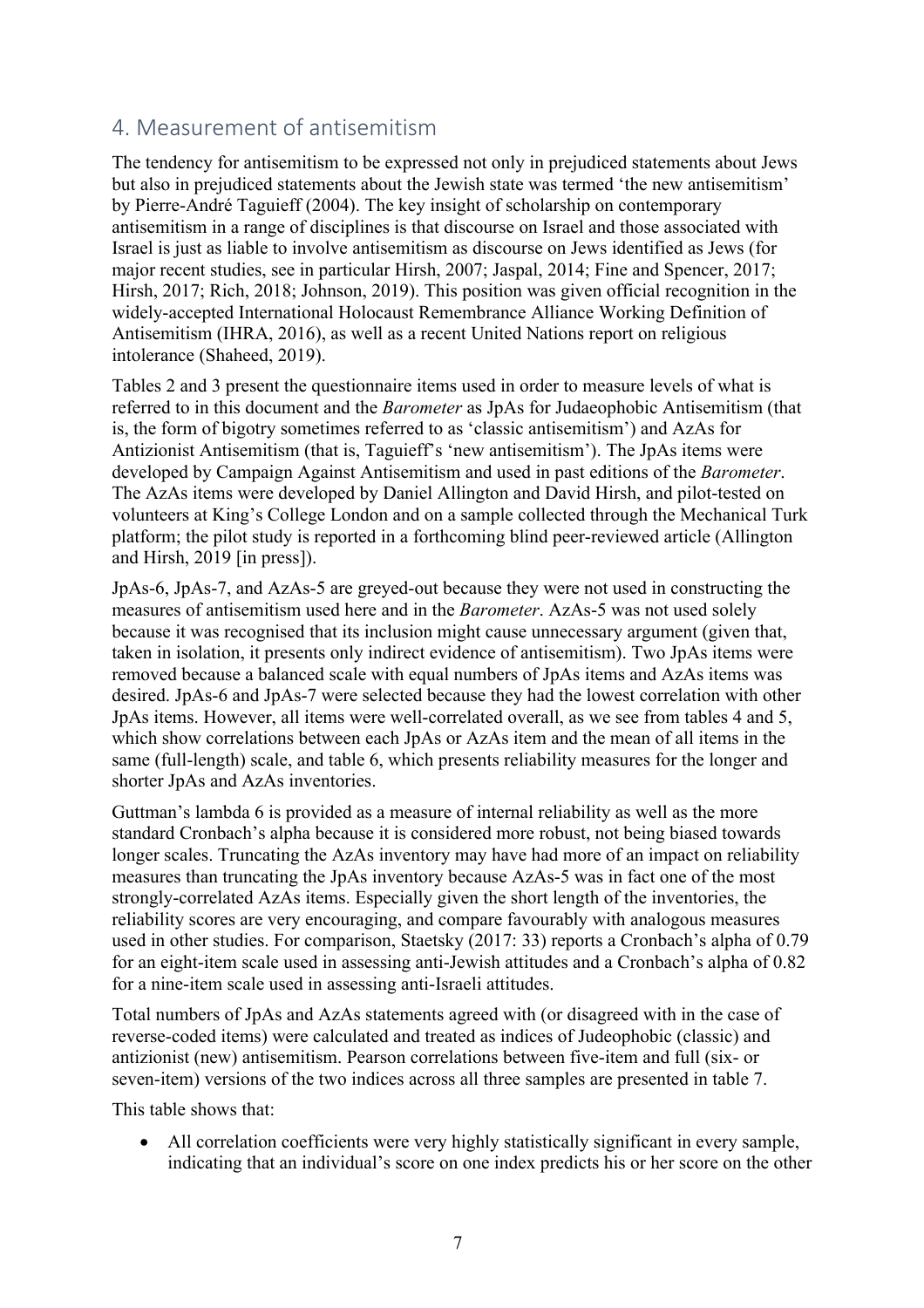- In the nationally representative sample, coefficients of correlation were very similar to those which the previous British study found between the indices of anti-Jewish and anti-Israel sentiment (0.44 for the 7-item JpAs scale and the 6-item AzAs scale and a slightly lower 0.42 for the 5-item versions of each, as compared to the 0.48 reported by Staetsky, 2017: 35)
- Coefficients of correlation were higher in the 'very right-wing' boost sample, and lower in the 'very left-wing' boost sample (a similar phenomenon appears to be reported by Staetsky, 2017: 49, although not expressed in terms of correlation coefficients)

Social desirability bias provides a plausible explanation of the lower correlation coefficients in the 'very left-wing' sample and the higher correlation coefficients in the 'very right-wing' sample. This bias is a well-established tendency for survey respondents to avoid giving answers that they believe could be regarded in a negative light. On the left, all forms of racism are regarded as evil, including by individuals espousing antizionist antisemitic views (see e.g. Shaheed, 2019: 5). If antisemitic respondents on the extreme left recognised that certain answers to the Judeophobic antisemitic items would be considered racist, but did not recognise that this might also be true of the antizionist items, then they may have responded to the antizionist items with greater candour. On the other hand, antisemitic respondents on the extreme right would seem unlikely to care whether their answers would be considered racist or not, and might therefore have answered both sets of items with equal candour.

Regardless of this, the correlations indicate that, across the political spectrum, a British person's attitudes to the Jewish state and its supporters are a good guide to his or her likely attitudes to British Jews, and that a British person's attitudes to British Jews are a good guide to his or her likely attitudes to the Jewish state and its supporters. This was an expected finding, given not only Staetsky's (2017) findings, but also those of Frindte et al. (2005), Kaplan and Small (2006), Cohen et al. (2009), Weinstein and Jackson (2010), and Jaspal (2015).

The five-item JpAs and AzAs indices were combined by the simple method of addition, producing an overall index of antisemitism that ranged from 0 to 10 and was balanced between old and new forms of antisemitism.

| Item        | <b>Statement</b>                                                                                          |
|-------------|-----------------------------------------------------------------------------------------------------------|
| $JpAs-1$    | British Jewish people chase money more than other British people                                          |
| $JpAs-2$    | Having a connection to Israel makes Jewish people less loyal to Britain than other British people         |
| $JpAs-3$    | Jewish people consider themselves to be better than other British people                                  |
| $JpAs-4$    | Compared to other groups, Jewish people have too much power in the media                                  |
| $JpAs-5$    | Jewish people talk about the Holocaust just to further their political agenda                             |
| JpAs- $6*$  | Jewish people can be trusted just as much as other British people in business                             |
| JpAs- $7^*$ | am just as open to having Jewish friends as I am to having friends from other sections of British society |

*Table 2: JpAs (Judeophobic antisemitism) items (items excluded from the JpAs index in grey)*

\* Reverse-coded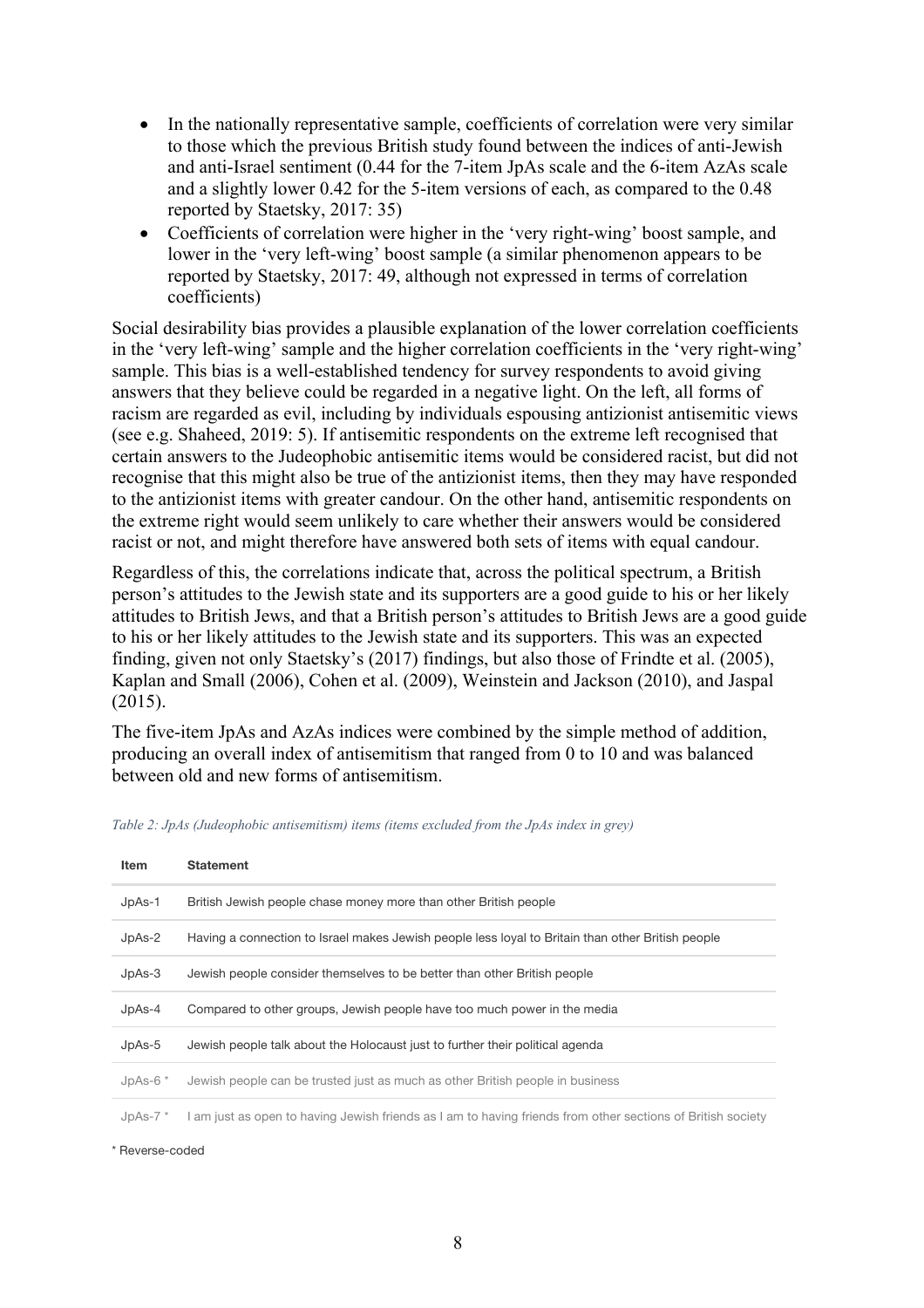| Table 3: AzAs (antizionist antisemitism) items (items excluded from the AzAs index in grey) |  |  |
|---------------------------------------------------------------------------------------------|--|--|
|                                                                                             |  |  |

| <b>Item</b>  | <b>Statement</b>                                                           |
|--------------|----------------------------------------------------------------------------|
| AzAs-1       | Israel and its supporters are a bad influence on our democracy             |
| $AzAs-2$     | Israel can get away with anything because its supporters control the media |
| $A7AS-3$     | Israel treats the Palestinians like the Nazis treated the Jews             |
| AzAs-4 $*$   | I am comfortable spending time with people who openly support Israel       |
| $AzAs-5$ $*$ | Israel makes a positive contribution to the world                          |
| AzAs- $6*$   | Israel is right to defend itself against those who want to destroy it      |

\* Reverse-coded

#### *Table 4: Item-scale Spearman correlations (7-item JpAs)*

*Table 6: Internal reliability of scales across samples*

**α λ6**

| <b>Item</b> | Correlation |
|-------------|-------------|
| JpAs-1      | 0.81        |
| JpAs-2      | 0.80        |
| JpAs-3      | 0.81        |
| JpAs-4      | 0.80        |
| JpAs-5      | 0.73        |
| JpAs-6      | $-0.71$     |
| JpAs-7      | $-0.64$     |

| Main sample                     |      |      |  |  |  |
|---------------------------------|------|------|--|--|--|
| JpAs (7-item)                   | 0.88 | 0.87 |  |  |  |
| $JpAs (5-item)$ 0.87            |      | 0.85 |  |  |  |
| AzAs (6-item) 0.87              |      | 0.87 |  |  |  |
| AzAs (5-item) 0.83              |      | 0.82 |  |  |  |
| Boost sample: 'very right-wing' |      |      |  |  |  |
| JpAs (7-item)                   | 0.90 | 0.90 |  |  |  |
| JpAs (5-item)                   | 0.88 | 0.87 |  |  |  |
| AzAs (6-item)                   | 0.91 | 0.91 |  |  |  |
| AzAs (5-item)                   | 0.89 | 0.88 |  |  |  |
| Boost sample: 'very left-wing'  |      |      |  |  |  |
| JpAs $(7$ -item $)$ 0.85        |      | 0.84 |  |  |  |
| JpAs (5-item) 0.84              |      | 0.82 |  |  |  |
|                                 |      |      |  |  |  |

#### *Table 5: Item-scale Spearman correlations (6-item AzAs)*

| Item     | Correlation |
|----------|-------------|
| $AzAs-1$ | 0.84        |
| $A7AS-2$ | 0.74        |
| $A7AS-3$ | 0.80        |
| $A7AS-4$ | $-0.76$     |
| AzAs-5   | $-0.82$     |
| $A7AS-6$ | $-0.65$     |

| AzAs (6-item) | 0.82 0.82 |  |
|---------------|-----------|--|
| AzAs (5-item) | 0.78 0.77 |  |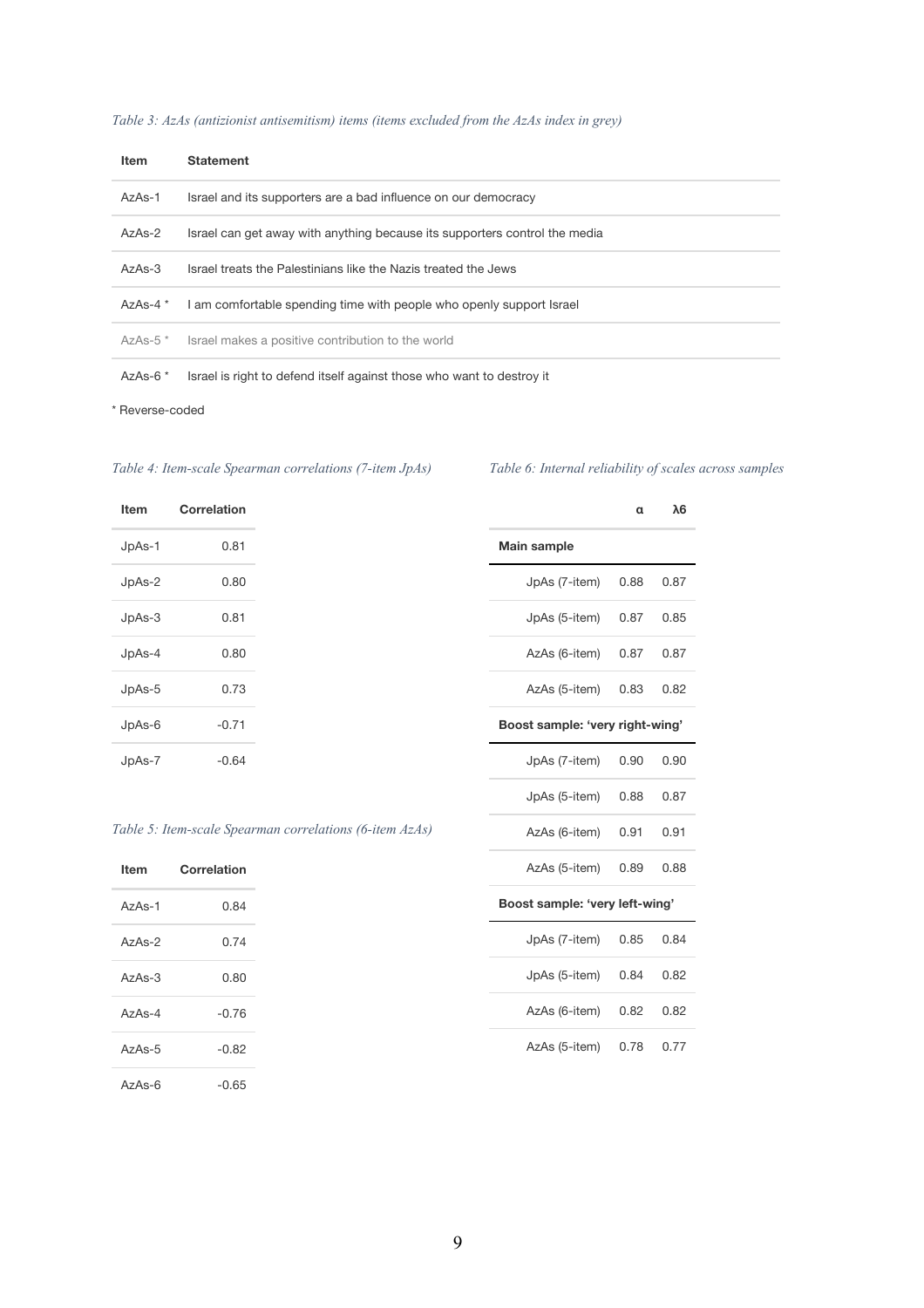#### *Table 7: Pearson correlations between JpAs and AzAs indices*

|                   | 5-item JpAs |      | 7-item JpAs |      |      |         |
|-------------------|-------------|------|-------------|------|------|---------|
|                   | r           | DF   | р           | r    | DF   | р       |
| 5-item AzAs       |             |      |             |      |      |         |
| Main              | 0.42        | 1637 | < 0.001     | 0.44 | 1637 | < 0.001 |
| 'Very right-wing' | 0.52        | 195  | < 0.001     | 0.56 | 195  | < 0.001 |
| 'Very left-wing'  | 0.35        | 202  | < 0.001     | 0.33 | 202  | < 0.001 |
| 6-item AzAs       |             |      |             |      |      |         |
| Main              | 0.42        | 1637 | < 0.001     | 0.44 | 1637 | < 0.001 |
| 'Very right-wing' | 0.52        | 195  | < 0.001     | 0.56 | 195  | < 0.001 |
| 'Very left-wing'  | 0.31        | 202  | < 0.001     | 0.30 | 202  | < 0.001 |

Table 8 presents mean scores and standard deviations for all three indices across all three samples. Figure 1 visualises distributions of scores. It will be noted that both of the boost samples were characterised by higher total levels of antisemitism than the nationally representative sample, but that levels were highest in the boost sample for the 'very leftwing'. Table 9 shows that this difference was not statistically significant in the case of the boost sample for the 'very right-wing' but was very highly statistically significant in the case of the boost sample for the 'very left-wing'.

This may come as a surprise, given that the neo-Nazi far right is known to be very highly antisemitic. However, it seems likely that members of neo-Nazi organisations will represent only a tiny proportion of those British adults who identify as 'very right-wing', just as cardcarrying Communists will represent only a tiny proportion of those British adults who identify as 'very left-wing'.

*Table 8: Mean and standard deviation for antisemitism indices across samples*

|                                  |      | JpAs (max 5) |      |      |           | AzAs (max 5) Total (max 10) |           |
|----------------------------------|------|--------------|------|------|-----------|-----------------------------|-----------|
|                                  | n    | Mean         | SD.  | Mean | <b>SD</b> | Mean                        | <b>SD</b> |
| Nationally representative sample | 1639 | 0.71         | 1.29 | 0.94 | 1.35      | 1.65                        | 2.23      |
| Boost sample: 'Very right-wing'  | 197  | 1.17         | 1.63 | 0.77 | 1.31      | 1.94                        | 2.57      |
| Boost sample: 'Very left-wing'   | 204  | 0.45         | 1.00 | 2.02 | 1.62      | 2.47                        | 2.17      |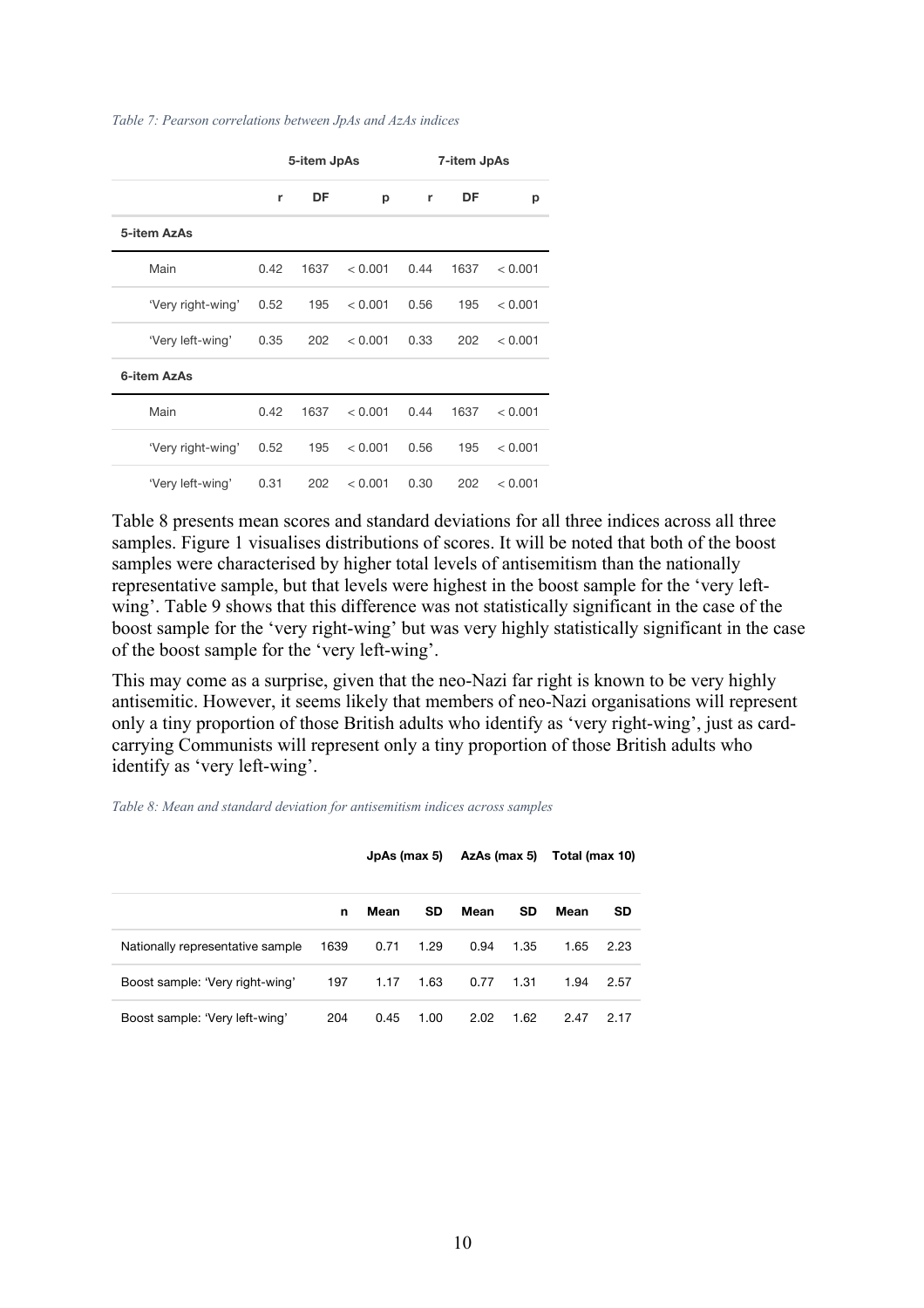*Table 9: Comparison of boost samples with nationally-representative sample (unweighted mean difference and Mann-Whitney-Wilcoxon test)*

|                 | Diff.   | u                | р       |
|-----------------|---------|------------------|---------|
| Very right-wing |         | $+0.35$ 155371.5 | 0.362   |
| Very left-wing  | $+0.88$ | 121285.0         | < 0.001 |



*Figure 1: Distributions of scores on antisemitism indices across samples*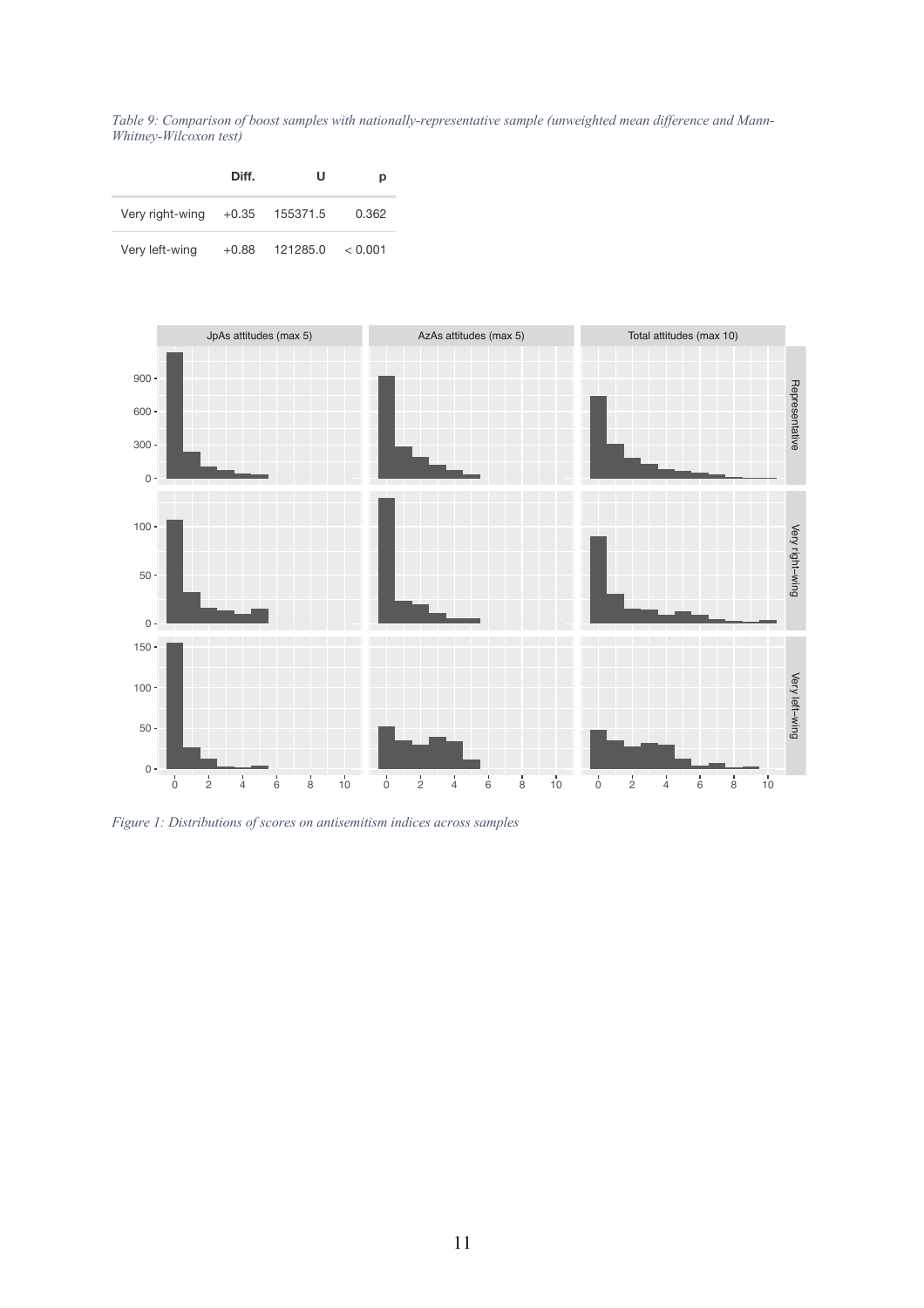## 5. Levels of antisemitism by past voting history

This study was not designed to compare levels of antisemitism by past voting history. However, information on past voting history is collected by YouGov and is anticipated to be of interest to readers, so figures are presented here summarising findings by 2017 general election vote (table 10) and 2016 referendum vote (table 11).

It is noted that Labour and Conservative voters exhibited similar levels of antisemitism, being broadly typical of the population as a whole, while Liberal Democrat voters exhibited notably lower levels of antisemitism. Numbers of respondents who voted for other parties were very small so the corresponding mean scores should be interpreted with great caution. Leave voters had very slightly higher overall scores than Remain voters, but the differences are tiny and should not be taken to indicate a pattern in the population as a whole.

|                               |     |      | JpAs (max 5) |             |           | AzAs (max 5) Total (max 10) |           |
|-------------------------------|-----|------|--------------|-------------|-----------|-----------------------------|-----------|
|                               | n   | Mean | <b>SD</b>    | <b>Mean</b> | <b>SD</b> | <b>Mean</b>                 | <b>SD</b> |
| Conservative                  | 567 | 0.79 | 1.31         | 0.80        | 1.24      | 1.59                        | 2.16      |
| Labour                        | 514 | 0.59 | 1.13         | 1.12        | 1.45      | 1.70                        | 2.15      |
| Liberal Democrat              | 100 | 0.33 | 0.80         | 0.76        | 1.20      | 1.09                        | 1.70      |
| Scottish National Party (SNP) | 44  | 0.59 | 1.39         | 1.78        | 1.63      | 2.37                        | 2.54      |
| Plaid Cymru                   | 8   | 0.53 | 0.89         | 1.02        | 1.23      | 1.56                        | 1.71      |
| UK Independence Party (UKIP)  | 29  | 0.66 | 1.25         | 0.80        | 1.04      | 1.45                        | 1.65      |
| Green                         | 24  | 1.07 | 1.91         | 1.01        | 1.27      | 2.08                        | 2.69      |
| Other                         | 15  | 0.96 | 1.51         | 0.97        | 1.69      | 1.93                        | 2.98      |
| Don't know                    | 45  | 0.89 | 1.32         | 0.68        | 0.98      | 1.58                        | 2.06      |
| Did not vote                  | 276 | 0.86 | 1.52         | 0.92        | 1.38      | 1.78                        | 2.54      |

*Table 10: Antisemitic views by 2017 general election vote (nationally representative sample)*

*Table 11: Antisemitic views by 2016 referendum vote (nationally representative sample)*

|              |     |      |           |      |           | JpAs (max 5) AzAs (max 5) Total (max 10) |           |  |
|--------------|-----|------|-----------|------|-----------|------------------------------------------|-----------|--|
|              | n   | Mean | <b>SD</b> | Mean | <b>SD</b> | Mean                                     | <b>SD</b> |  |
| Remain       | 709 | 0.52 | 1.11      | 1.00 | 1.36      | 1.52                                     | 2.03      |  |
| Leave        | 677 | 0.86 | 1.35      | 0.86 | 1.27      | 1.72                                     | 2.19      |  |
| Did not vote | 222 | 0.77 | 1.48      | 1.02 | 1.50      | 1.78                                     | 2.67      |  |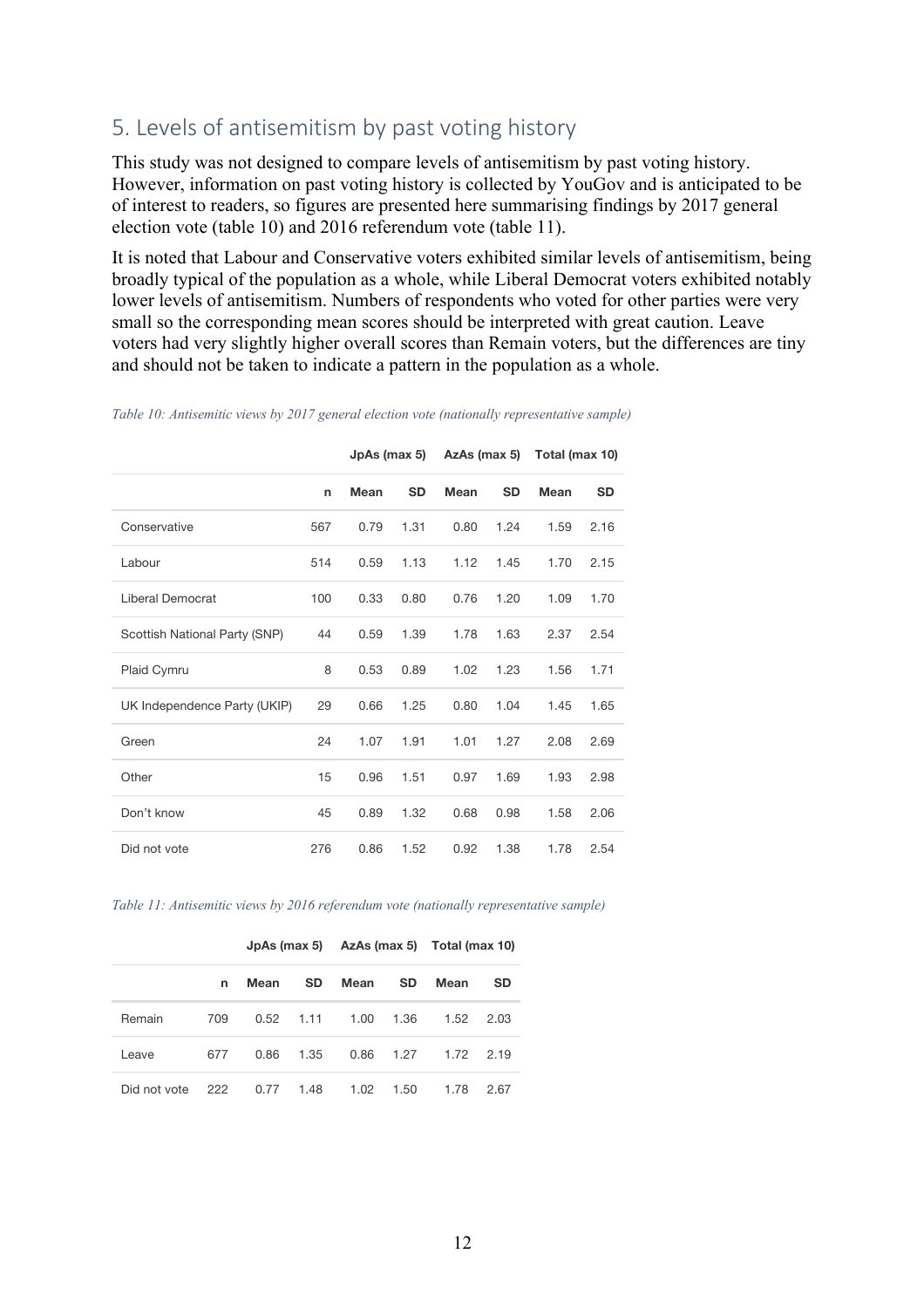## 6. Levels of antisemitism by self-identified position on the left-right axis

Table 12 and figure 2 show mean antisemitism scores by self-identified position on a scale from 'Very left-wing' to 'Very right-wing'. Figure 2 additionally shows margins of error. Here, the nationally representative sample was combined with the boost samples of 'very right-wing' and 'very left-wing' respondents, as these could be straightforwardly grouped with those members of the nationally representative sample who identified in the same way, effectively producing eight random samples: one sample for those who place themselves at each point on the left-right scale, plus an additional sample for those who do not place themselves anywhere on it. (This was important for accuracy, as the self-identified 'very right-wing' and 'very left-wing' are very small minorities, together amounting to less than 5% of the British population.)

It can be seen that levels of Judeophobic Antisemitism are higher among the 'very rightwing', fall towards the centre of the scale, and then drop, remaining roughly constant across the whole of the left, while levels of Antizionist Antisemitism are much higher among the 'very left-wing', fall towards the centre of the scale, and then drop, remaining roughly constant across the whole of the right. As we have already seen, however, the two indices were correlated, meaning that both on the right and on the left, the same people tended to hold both kinds of antisemitic attitudes. Consequently, levels of overall antisemitism are roughly constant across the whole of the political spectrum, but lower among those who don't know where they fall on it, and higher among those who identify with its left-most point. This is not suggestive of a linear relationship but of a contrast between (a) those who identify as 'very left-wing' and those who identify with other points on the left-right axis, and (b) those who identify themselves with a point on that axis and those who do not. For this reason, a coefficient of correlation is not presented here. However, we have already seen that the difference in overall antisemitism between the 'very left-wing' boost sample and the nationally representative sample was very highly statistically significant, while the difference between the 'very right-wing' boost sample and the nationally representative sample was not statistically significant.

|                          |     | JpAs (max 5) |           | AzAs (max 5) |           | Total (max 10) |           |  |
|--------------------------|-----|--------------|-----------|--------------|-----------|----------------|-----------|--|
|                          | n   | Mean         | <b>SD</b> | Mean         | <b>SD</b> | Mean           | <b>SD</b> |  |
| Very left-wing           | 253 | 0.47         | 1.04      | 1.97         | 1.60      | 2.44           | 2.19      |  |
| Fairly left-wing         | 233 | 0.47         | 1.08      | 1.27         | 1.53      | 1.73           | 2.13      |  |
| Slightly left-of-centre  | 241 | 0.45         | 0.90      | 1.09         | 1.40      | 1.54           | 1.85      |  |
| Centre                   | 279 | 0.82         | 1.31      | 1.10         | 1.36      | 1.92           | 2.33      |  |
| Slightly right-of-centre | 226 | 0.93         | 1.38      | 0.79         | 1.28      | 1.72           | 2.26      |  |
| Fairly right-wing        | 149 | 0.99         | 1.49      | 0.81         | 1.26      | 1.80           | 2.30      |  |
| Very right-wing          | 218 | 1.20         | 1.65      | 0.76         | 1.30      | 1.96           | 2.58      |  |
| Don't know               | 436 | 0.67         | 1.36      | 0.69         | 1.21      | 1.36           | 2.28      |  |

*Table 12: Levels of antisemitism by self-identified political position (all samples combined)*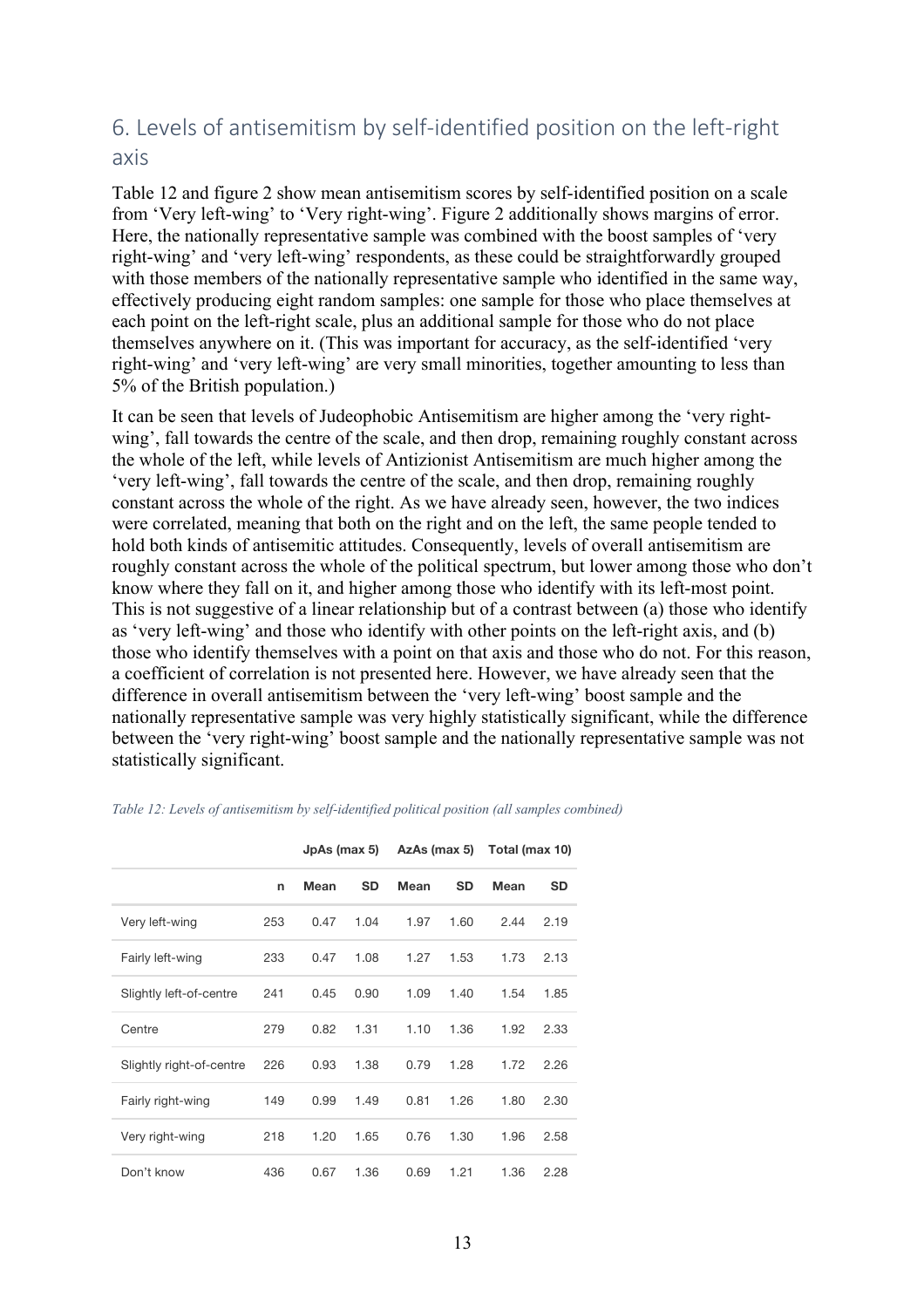

*Figure 2: levels of antisemitism by self-identified political position (samples combined)*

## 7. Levels of antisemitism among strong supporters of political leaders

Tables 13-16 compare levels of antisemitism among those who and those who do not strongly like each of four political leaders in turn, in each of the three samples. Absolute numbers supporting some political leaders are very low in certain boost samples (Nigel Farage, Boris Johnson, and Jo Swinson in the 'very left-wing' sample; Jo Swinson and Jeremy Corbyn in the 'very right-wing' sample), in which case the mean figures should be ignored, but are provided for transparency.

Table 17 shows the mean unweighted difference in the antisemitism index for strongly liking each of the four political leaders, and then tests for statistical significance using the Mann-Whitney-Wilcoxon test. Effects for Boris Johnson and Jo Swinson are statistically insignificant. The increase in antisemitism among those who strongly like Nigel Farage (as compared with those who do not) is small but statistically significant in the nationally representative sample ( $p < 0.05$ ), but loses statistical significance when this is combined with the boost samples. The increase in antisemitism among those who strongly like Jeremy Corbyn (as compared with those who do not) in the nationally representative sample is approximately twice as great, and is highly statistically significant ( $p < 0.01$ ). When that sample is combined with the two boost samples, the effect becomes still larger, and is very highly statistically significant ( $p < 0.001$ ).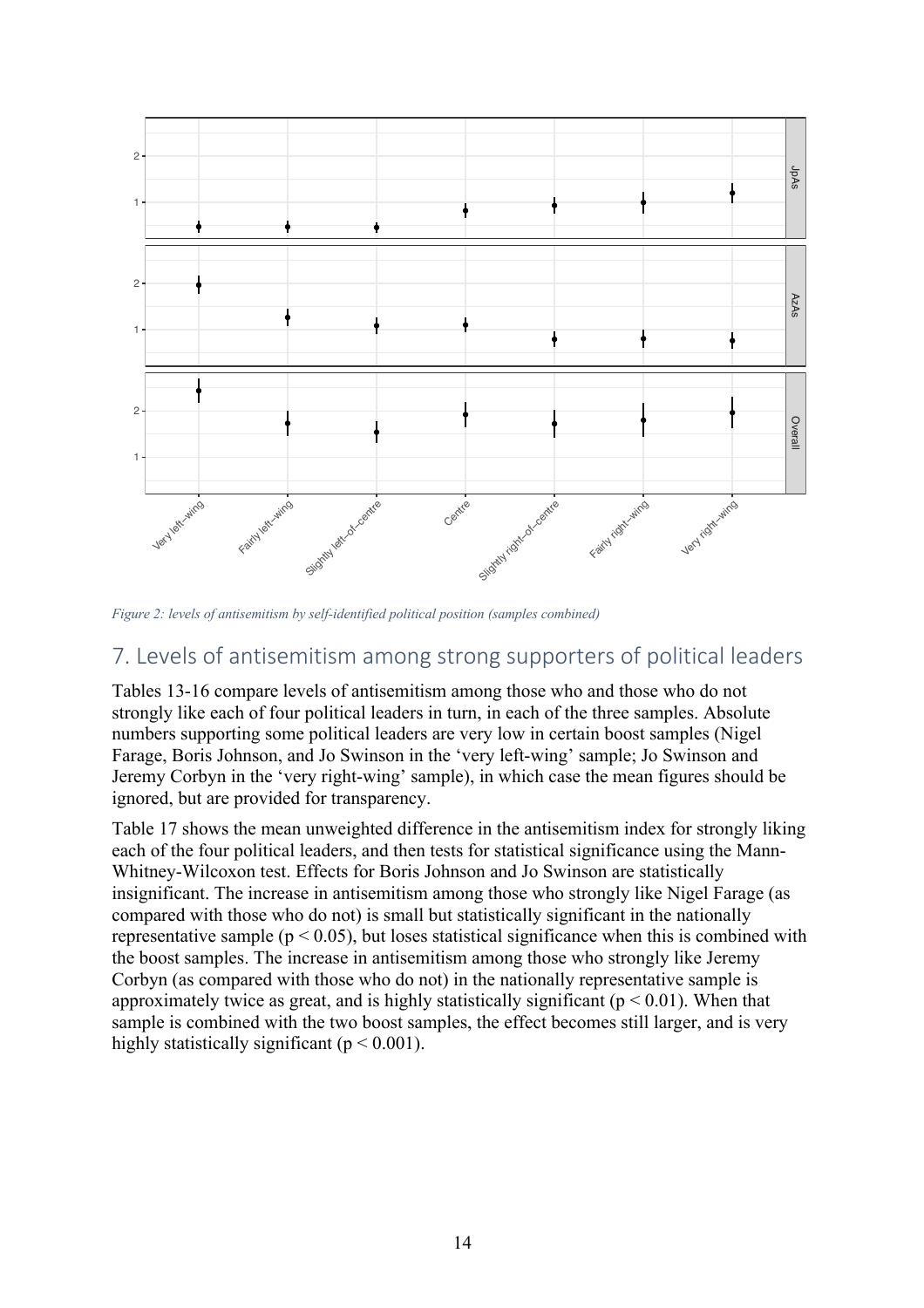|                                  |      | JpAs (max 5) |           | AzAs (max 5) |           | Total (max 10) |           |
|----------------------------------|------|--------------|-----------|--------------|-----------|----------------|-----------|
|                                  | n    | <b>Mean</b>  | <b>SD</b> | Mean         | <b>SD</b> | Mean           | <b>SD</b> |
| Nationally representative sample |      |              |           |              |           |                |           |
| Strongly like Farage: NO         | 1447 | 0.64         | 1.23      | 0.95         | 1.36      | 1.59           | 2.19      |
| Strongly like Farage: YES        | 192  | 1.18         | 1.60      | 0.88         | 1.24      | 2.07           | 2.44      |
| Boost sample: 'Very right-wing'  |      |              |           |              |           |                |           |
| Strongly like Farage: NO         | 83   | 1.14         | 1.57      | 0.94         | 1.34      | 2.08           | 2.49      |
| Strongly like Farage: YES        | 114  | 1.18         | 1.69      | 0.65         | 1.28      | 1.84           | 2.64      |
| Boost sample: 'Very left-wing'   |      |              |           |              |           |                |           |
| Strongly like Farage: NO         | 200  | 0.41         | 0.92      | 2.00         | 1.63      | 2.42           | 2.12      |
| Strongly like Farage: YES        | 4    | 2.32         | 2.63      | 2.77         | 0.96      | 5.09           | 3.56      |

*Table 13: Levels of antisemitism by strong liking for Nigel Farage (across samples)*

*Table 14: Levels of antisemitism by strong liking for Boris Johnson (across samples)*

|                                  |      | JpAs (max 5) |           | AzAs (max 5) |           | Total (max 10) |      |
|----------------------------------|------|--------------|-----------|--------------|-----------|----------------|------|
|                                  | n    | Mean         | <b>SD</b> | Mean         | <b>SD</b> | Mean           | SD   |
| Nationally representative sample |      |              |           |              |           |                |      |
| Strongly like Johnson: NO        | 1402 | 0.64         | 1.22      | 0.96         | 1.36      | 1.60           | 2.18 |
| Strongly like Johnson: YES       | 237  | 1.08         | 1.60      | 0.84         | 1.26      | 1.92           | 2.46 |
| Boost sample: 'Very right-wing'  |      |              |           |              |           |                |      |
| Strongly like Johnson: NO        | 82   | 1.50         | 1.77      | 1.03         | 1.39      | 2.53           | 2.70 |
| Strongly like Johnson: YES       | 115  | 0.92         | 1.49      | 0.59         | 1.22      | 1.51           | 2.40 |
| Boost sample: 'Very left-wing'   |      |              |           |              |           |                |      |
| Strongly like Johnson: NO        | 198  | 0.41         | 0.92      | 2.03         | 1.63      | 2.44           | 2.14 |
| Strongly like Johnson: YES       | 6    | 1.69         | 2.26      | 1.67         | 1.22      | 3.36           | 3.35 |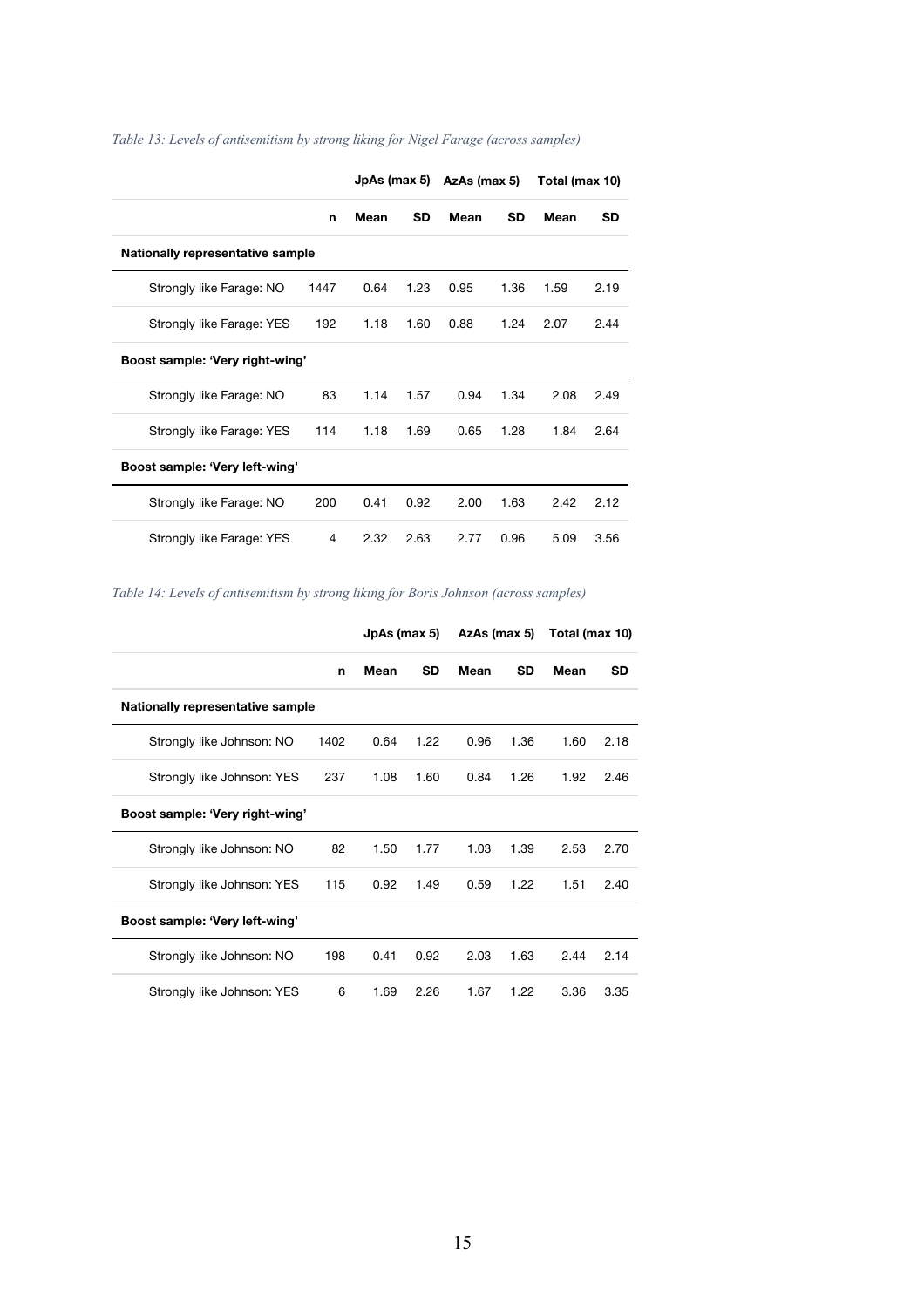|                                  |      | JpAs (max 5) |           | AzAs (max 5) |      | Total (max 10) |           |
|----------------------------------|------|--------------|-----------|--------------|------|----------------|-----------|
|                                  | n    | Mean         | <b>SD</b> | Mean         | SD   | Mean           | <b>SD</b> |
| Nationally representative sample |      |              |           |              |      |                |           |
| Strongly like Swinson: NO        | 1570 | 0.72         | 1.31      | 0.94         | 1.35 | 1.66           | 2.24      |
| Strongly like Swinson: YES       | 69   | 0.41         | 0.86      | 0.94         | 1.36 | 1.35           | 1.69      |
| Boost sample: 'Very right-wing'  |      |              |           |              |      |                |           |
| Strongly like Swinson: NO        | 195  | 1.15         | 1.64      | 0.76         | 1.31 | 1.91           | 2.57      |
| Strongly like Swinson: YES       | 2    | 2.48         | 0.71      | 2.00         | 0.00 | 4.48           | 0.71      |
| Boost sample: 'Very left-wing'   |      |              |           |              |      |                |           |
| Strongly like Swinson: NO        | 194  | 0.43         | 0.95      | 2.06         | 1.63 | 2.49           | 2.16      |
| Strongly like Swinson: YES       | 10   | 0.81         | 1.77      | 1.31         | 1.06 | 2.12           | 2.58      |

#### *Table 15: Levels of antisemitism by strong liking for Jo Swinson (across samples)*

*Table 16: Levels of antisemitism by strong liking for Jeremy Corbyn (across samples)*

|                                  |      | JpAs (max 5) |           | AzAs (max 5) |           | Total (max 10) |           |
|----------------------------------|------|--------------|-----------|--------------|-----------|----------------|-----------|
|                                  | n    | Mean         | <b>SD</b> | Mean         | <b>SD</b> | Mean           | <b>SD</b> |
| Nationally representative sample |      |              |           |              |           |                |           |
| Strongly like Corbyn: NO         | 1559 | 0.71         | 1.30      | 0.90         | 1.31      | 1.61           | 2.21      |
| Strongly like Corbyn: YES        | 80   | 0.61         | 1.08      | 1.71         | 1.79      | 2.32           | 2.39      |
| Boost sample: 'Very right-wing'  |      |              |           |              |           |                |           |
| Strongly like Corbyn: NO         | 192  | 1.15         | 1.63      | 0.75         | 1.31      | 1.91           | 2.59      |
| Strongly like Corbyn: YES        | 5    | 1.58         | 1.82      | 1.59         | 1.15      | 3.18           | 1.47      |
| Boost sample: 'Very left-wing'   |      |              |           |              |           |                |           |
| Strongly like Corbyn: NO         | 123  | 0.46         | 1.13      | 1.79         | 1.61      | 2.24           | 2.24      |
| Strongly like Corbyn: YES        | 81   | 0.44         | 0.76      | 2.37         | 1.57      | 2.81           | 2.03      |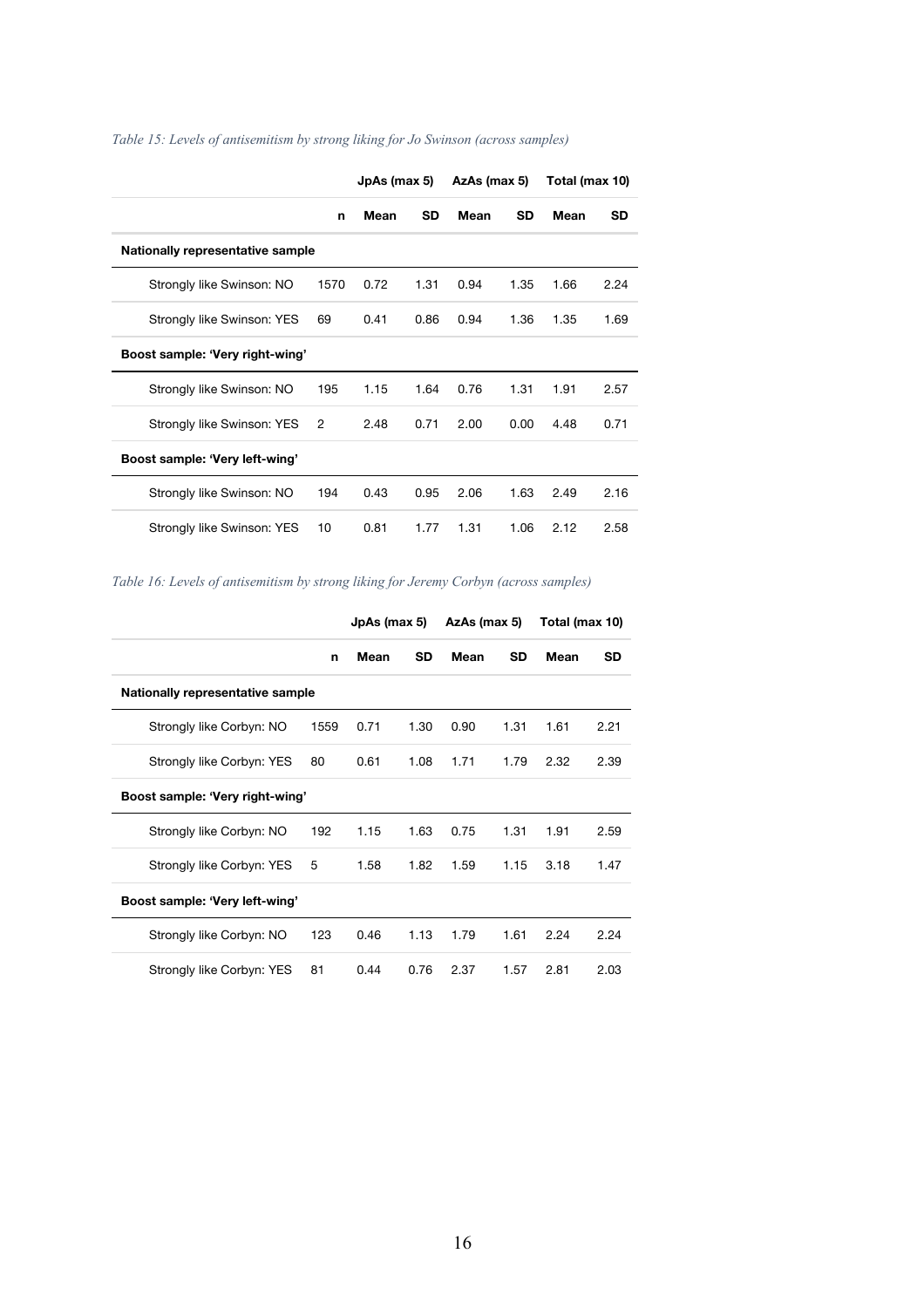*Table 17: Effect of 'strongly liking' each leader (representative sample and combined samples; unweighted mean difference and Mann-Whitney-Wilcoxon test)*

|                                  | Diff.   | U        | р       |
|----------------------------------|---------|----------|---------|
| Farage                           |         |          |         |
| Nationally representative sample | $+0.36$ | 126790.0 | 0.038   |
| Combined with boost samples      | $+0.25$ | 259473.0 | 0.341   |
| Johnson                          |         |          |         |
| Nationally representative sample | $+0.13$ | 162382.5 | 0.557   |
| Combined with boost samples      | $-0.05$ | 312656.0 | 0.231   |
| Swinson                          |         |          |         |
| Nationally representative sample | $-0.21$ | 54800.0  | 0.862   |
| Combined with boost samples      | $-0.16$ | 79706.0  | 0.941   |
| Corbyn                           |         |          |         |
| Nationally representative sample | $+0.71$ | 50758.0  | 0.003   |
| Combined with boost samples      | $+0.92$ | 112023.0 | < 0.001 |

### 8. Antisemitism and the media

Because of concerns that antisemitic attitudes may be being disseminated via social media (e.g. in forms of online disinformation such as conspiracy theories and so-called 'fake news'), respondents were asked for their attitudes to (a) major newspapers and television channels (sometimes referred to as the 'mainstream media' or MSM) and (b) social media as an alternative to major newspapers and television channels.

Table 18 presents levels of antisemitism across all three samples by agreement with the statement, 'As long as you stick to major newspapers and TV channels, you can trust most news most of the time', while table 19 presents the same by agreement with the statement, 'By using social media (Facebook, YouTube, etc), we can get the news that major newspapers and TV channels want to keep secret'. Table 20 reports unweighted mean differences as well as outcomes of Mann-Whitney-Wilcoxon tests. Levels of antisemitism were lower for those who trust major newspapers and television channels as a source of news than for those who do not, but this difference is only statistically significant if we include the two boost samples ( $p < 0.05$ ). Levels of antisemitism were higher among those who regard social media as a source of news that major newspapers and television channels attempt to suppress, and this difference was very highly statistically significant both in the nationally representative sample and in the nationally representative sample combined with the two boost samples ( $p < 0.001$ ). Such individuals were in the majority in both boost samples, but not in the nationally-representative sample.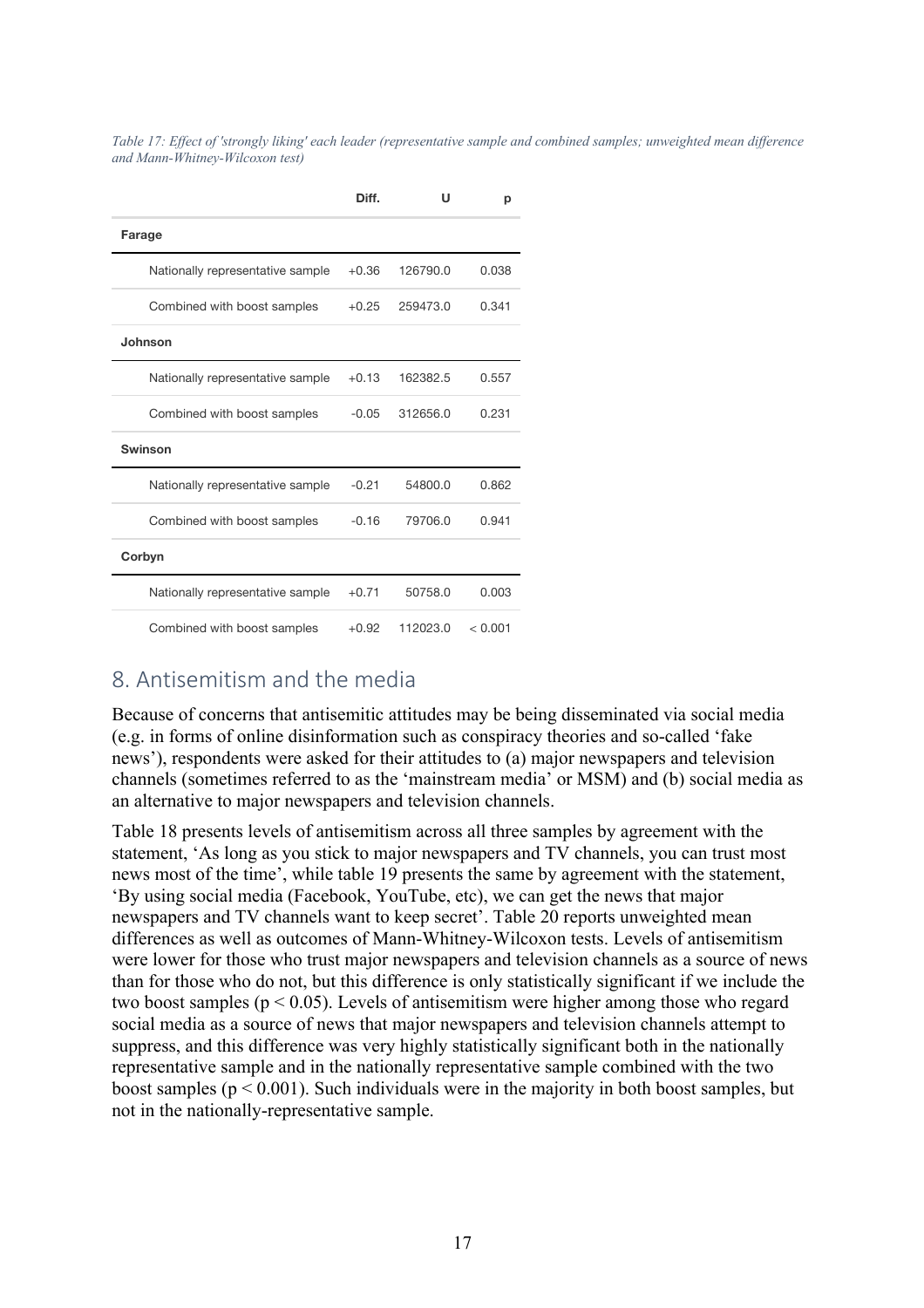*Table 18: Levels of antisemitism by trust in major newspapers and television channels (also known as the 'mainstream media' or MSM) as a source of news*

|                                  |     | JpAs (max 5) |           | AzAs (max 5) |           | Total (max 10) |           |
|----------------------------------|-----|--------------|-----------|--------------|-----------|----------------|-----------|
|                                  | n   | Mean         | <b>SD</b> | Mean         | <b>SD</b> | <b>Mean</b>    | <b>SD</b> |
| Nationally representative sample |     |              |           |              |           |                |           |
| Trust major newspapers & TV: NO  | 831 | 0.82         | 1.34      | 1.09         | 1.42      | 1.90           | 2.31      |
| Trust major newspapers & TV: YES | 583 | 0.73         | 1.34      | 0.98         | 1.34      | 1.72           | 2.25      |
| Boost sample: 'Very right-wing'  |     |              |           |              |           |                |           |
| Trust major newspapers & TV: NO  | 126 | 1.26         | 1.73      | 0.83         | 1.34      | 2.09           | 2.72      |
| Trust major newspapers & TV: YES | 62  | 1.12         | 1.51      | 0.76         | 1.32      | 1.87           | 2.36      |
| Boost sample: 'Very left-wing'   |     |              |           |              |           |                |           |
| Trust major newspapers & TV: NO  | 142 | 0.46         | 0.98      | 2.23         | 1.67      | 2.69           | 2.24      |
| Trust major newspapers & TV: YES | 55  | 0.46         | 1.10      | 1.58         | 1.41      | 2.05           | 1.99      |

*Table 19: Levels of antisemitism by preference for social media over major newspapers and television channels (also known as the 'mainstream media' or MSM) as a source of news*

|                                  |     | $JpAs$ (max 5) |           | AzAs (max 5) |           | Total (max 10) |           |
|----------------------------------|-----|----------------|-----------|--------------|-----------|----------------|-----------|
|                                  | n   | Mean           | <b>SD</b> | Mean         | <b>SD</b> | Mean           | <b>SD</b> |
| Nationally representative sample |     |                |           |              |           |                |           |
| Trust social media over MSM: NO  | 658 | 0.63           | 1.17      | 0.95         | 1.32      | 1.58           | 2.04      |
| Trust social media over MSM: YFS | 598 | 1.02           | 1.53      | 1.22         | 1.48      | 2.25           | 2.53      |
| Boost sample: 'Very right-wing'  |     |                |           |              |           |                |           |
| Trust social media over MSM: NO  | 72  | 0.86           | 1.48      | 0.73         | 1.29      | 1.59           | 2.30      |
| Trust social media over MSM: YES | 96  | 1.46           | 1.73      | 0.80         | 1.29      | 2.26           | 2.69      |
| Boost sample: 'Very left-wing'   |     |                |           |              |           |                |           |
| Trust social media over MSM: NO  | 86  | 0.21           | 0.49      | 1.75         | 1.51      | 1.97           | 1.73      |
| Trust social media over MSM: YFS | 91  | 0.63           | 1.27      | 2.35         | 1.60      | 2.98           | 2.41      |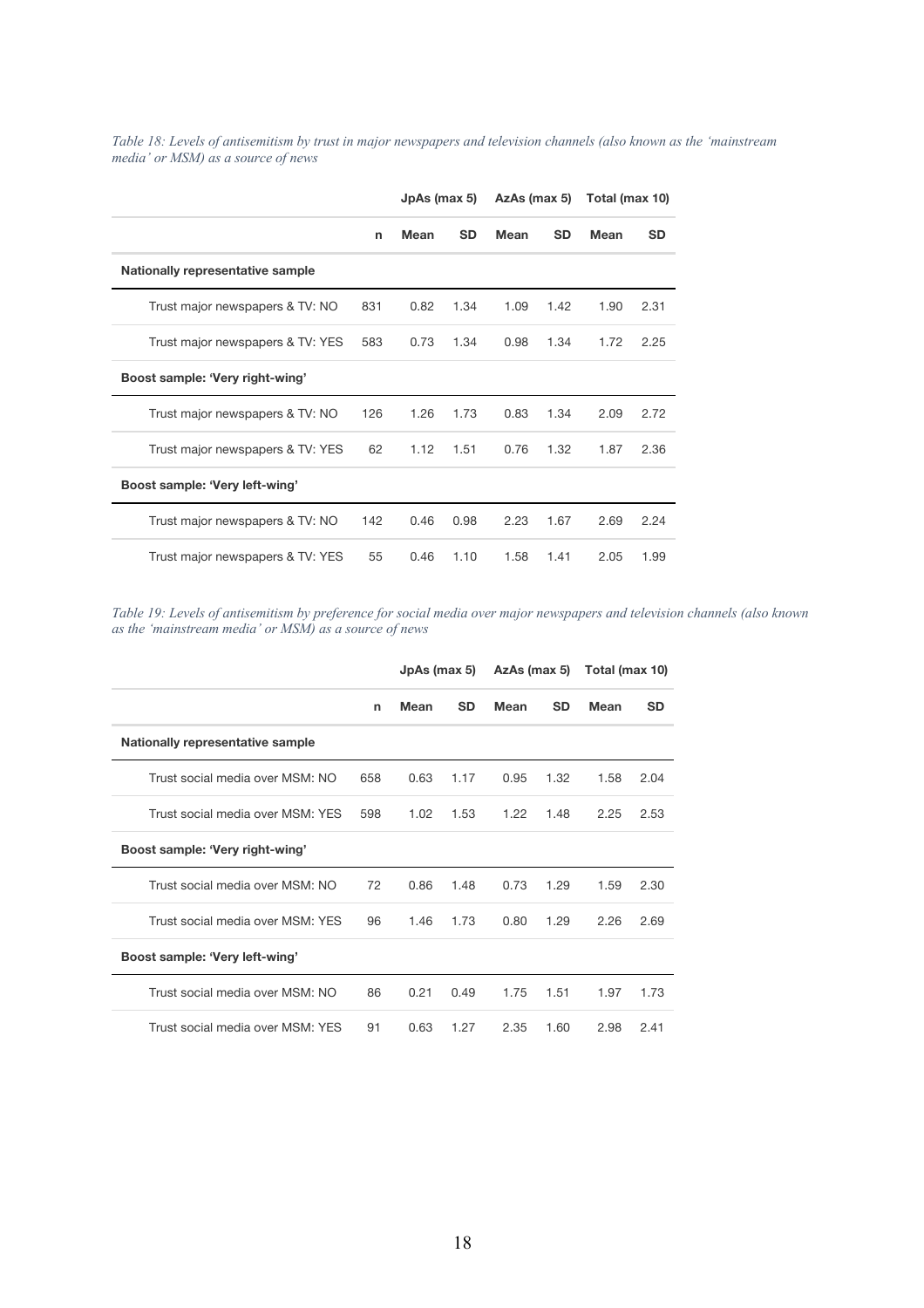*Table 20: Effects of attitude to major newspapers and television channels (also known as the 'mainstream media' or MSM) and social media as a source of news (unweighted mean difference and Mann-Whitney-Wilcoxon test)*

|                                    | Diff.   |          | р       |
|------------------------------------|---------|----------|---------|
| Trust major newspapers & TV        |         |          |         |
| Nationally representative sample   | -0.16   | 254534.5 | 0.090   |
| Combined with boost samples        | -0.26   | 410741.5 | 0.012   |
| <b>Trust social media over MSM</b> |         |          |         |
| Nationally representative sample   | $+0.52$ | 172321.0 | < 0.001 |
| Combined with boost samples        | +0.60   | 276387.0 | < 0.001 |

### 9. Conclusions

This analysis has established the validity of the instruments it uses for the measurement of different types of antisemitism: the inventory of survey items developed by Campaign Against Antisemitism for its annual survey of Judeophobic (or 'classic') antisemitic attitudes as well as an innovative inventory of survey items covering antizionist (or 'new') antisemitic attitudes and previously only pilot-tested on non-probability samples. Moreover, it finds scores generated by these two instruments to be correlated, repeating the well-established finding of a statistical association between attitudes to Jews and attitudes to the world's only Jewish state, and validating the combination of the two instruments into a single scale balanced between both forms of antisemitism.

That combined scale was used to make several new and substantive findings. Higher levels of antisemitism are found to be associated with strongly liking Jeremy Corbyn and with subjective identification as 'very left-wing'. Higher levels were also found to be associated with strongly liking Nigel Farage, although that effect appears much weaker and is at a lower level of statistical significance (which means that there is less confidence that an effect in the same direction would be found in the wider population). Higher levels of antisemitism are also found to be associated with a preference for non-traditional news sources, with those who view social media as a means through which to gain information suppressed by major newspapers and television channels exhibiting higher levels of antisemitism than those who do not. Trust in traditional news sources may be associated with lower levels of antisemitism, although it seems possible that this effect is confined to certain sub-populations, as it only becomes statistically significant when boost samples are introduced in order to increase representation of British adults identifying as 'very left-wing' and 'very right-wing'.

## References

- Allington D and Hirsh D. (2019 [in press]) The AzAs (antizionist antisemitism) scale: measuring antisemitism as expressed in relation to Israel and its supporters. *Journal of Contemporary Antisemitism* 2: n.p.
- Cohen F, Jussim L, Harber KD, et al. (2009) Modern anti-Semitism and anti-Israeli attitudes. *Journal of Personal and Social Psychology* 97: 290-306.
- Fine R and Spencer P. (2017) *Antisemitism and the left: on the return of the Jewish question,*  Manchester: Manchester University Press.